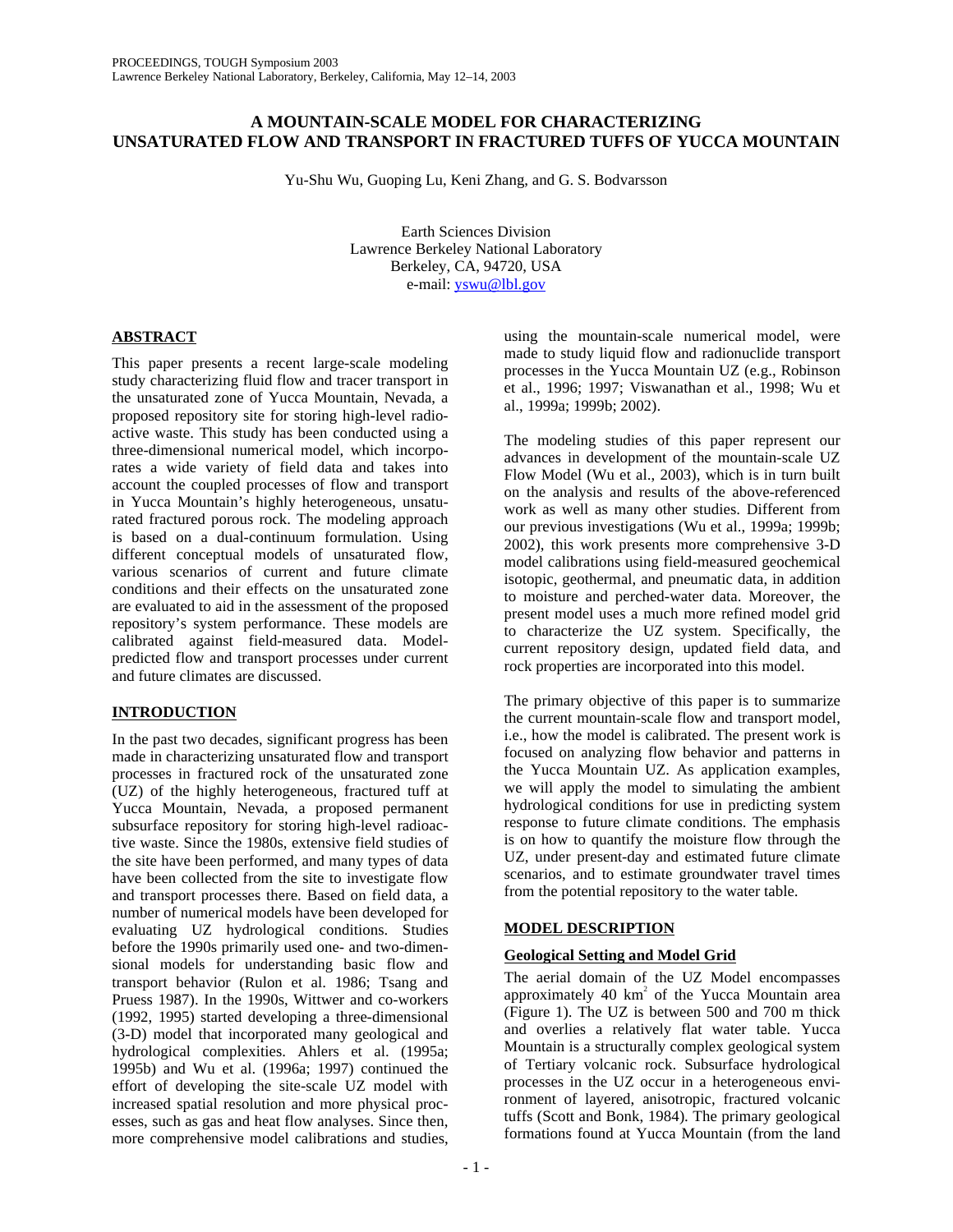surface down) consist of the Tiva Canyon, Yucca Mountain, Pah Canyon, and the Topopah Spring tuffs of the Paintbrush Group. Underlying these units are the Calico Hills Formation and the Prow Pass, Bullfrog, and Tram Tuffs of the Crater Flat Group (Buesch et al., 1995). These geological formations have been reorganized into hydrogeologic units based primarily on the degree of welding (Montazer and Wilson 1984): the Tiva Canyon welded (TCw) hydrogeologic unit; the Paintbrush nonwelded unit (PTn), consisting primarily of the Yucca Mountain and Pah Canyon members and their bedded tuffs; the Topopah Spring welded (TSw) unit; the Calico Hills nonwelded (CHn); and the Crater Flat undifferentiated (CFu) units.



*Figure 1. Plan View of the 3-D UZ Model Grid, Showing the Model Domain, Faults Incorporated, Proposed Repository Layout, and Several Borehole Locations* 

The 3-D mountain-scale UZ model domain, as well as the numerical grid for this study, is shown in plan view in Figure 1. As shown, the UZ model grid is primarily designed for the purpose of model calibrations and investigations of UZ flow behavior. This 3- D model grid uses a refined mesh in the vicinity of the proposed repository, located near the center of the model domain, covering the region from Solitario Canyon to Ghost Dance faults from west to east and north to beyond Pagany Wash fault. Also shown in Figure 1 are the locations of several boreholes used in model calibrations and analyses. The model domain is selected to focus on the study area of the proposed repository and to investigate the effects of different

The model grid, as shown in Figure 1, has 2,042 mesh columns (or gridblocks per layer) of both fracture and matrix continua, and averages 59 computational grid layers in the vertical direction, resulting in 250,000 gridblocks and 1,000,000 connections in a dual-permeability grid. This model has a more refined grid numerical resolution than previous mountain-scale models.

#### **Modeling Approach**

inclined 30 m width zones.

Model calibration and simulation results were carried out using TOUGH2 and T2R3D codes (Pruess, 1991; Wu et al., 1996). The single active liquid-phase flow module (EOS9) of the TOUGH2 code was used to calibrate the UZ Flow Model. Tracer transport and chloride studies were performed using the decoupled module of T2R3D, with flow fields generated by the EOS9 module.

Fracture-matrix interactions are handled using a dualpermeability concept to evaluate fluid flow and transport in unsaturated fractured tuffs. When applied, the traditional dual-permeability concept is first modified using an active fracture model (Liu et al., 1998) to represent fingering effects of flow through fractures and to limit flow into the matrix system. Secondly, the dual-permeability grid is modified by adding additional global fracture-matrix connections at the TCw-PTn and PTn-TSw interfaces and at boundaries of vitric units. This provides physical relations for fracture-matrix flow transitions. Note that vitric units in CHn are handled as singleporosity matrix only.

#### **Boundary Conditions**

For the UZ Model, the ground surface of the mountain (or the tuff-alluvium contact in areas of significant alluvial cover) is taken as the top model boundary; the water table is treated as the bottom model boundary. Both the top and bottom boundaries of the model are treated as Dirichlet-type conditions with a specified constant (but spatially distributed) pressure and constant liquid saturation values along these surfaces. For flow simulations using the EOS9 module, only saturation values are specified along the top and bottom model boundaries. Surface infiltration is applied using a source term in the fracture gridblocks within the second grid layer from the top. This is because the first layer is assigned as a Dirichlet-type boundary with constant pressure, saturation, or temperature to represent average atmospheric conditions at the mountain.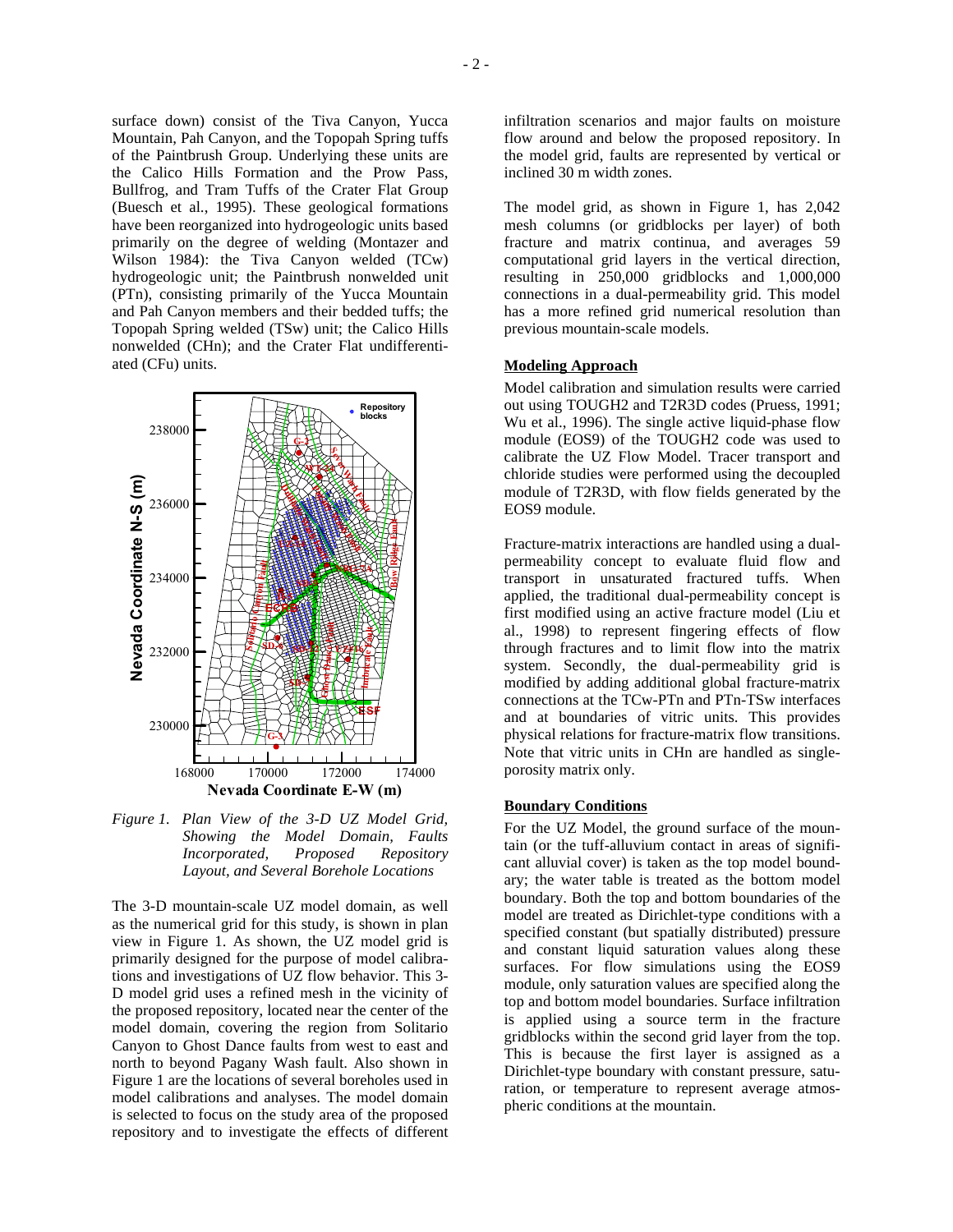All lateral boundaries, as shown in Figure 1, are treated as no-flow (closed) boundaries, which allow for flow along the vertical plan only. Net infiltration from precipitation at land surface is the major control on overall hydrological and thermal-hydrological conditions within the Yucca Mountain UZ. To cover the various possible scenarios and uncertainties of future climates at Yucca Mountain, we have incorporated a total of nine net infiltration maps into the model, provided by US Geological Survey (USGS) scientists (Hevesi and Flint, 2000; Forrester, 2000). These infiltration maps include present-day (modern), monsoon, and glacial transition—three climatic scenarios, each of which consists of lowerbound, mean, and upper-bound rates. The nine infiltration rates are summarized in Table 1 for average values over the model domain.

| Table 1. Infiltration Rates (mm/year) Averaged over |
|-----------------------------------------------------|
| the Model Domain and Simulation Scenarios           |

| Scenario                                             | Lower-              | Mean                  | Upper-Bound                  |  |
|------------------------------------------------------|---------------------|-----------------------|------------------------------|--|
|                                                      | <b>Bound</b>        | Infiltration          | Infiltration                 |  |
|                                                      | Infiltration        |                       |                              |  |
| Present-                                             | 1.25                | 4.43                  | 10.74                        |  |
| Day/Modern                                           | $(\text{preq}\_lA)$ | $(\text{preq m})$     | $(\text{preq}_\mathbf{u} A)$ |  |
| Monsoon                                              | 4.43                | 11.83                 | 19.23                        |  |
|                                                      | $(monq_lA)$         | (monq <sub>m</sub> A) | (monq uA)                    |  |
| Glacial                                              | 2.35                | 17.02                 | 31.69                        |  |
| Transition                                           | $(glaq_lA)$         | $(glaq_mA)$           | (glaq uA)                    |  |
| * Here, code names such as preq_1A are denoted for   |                     |                       |                              |  |
| simulation case or scenario, with 1 for lower, m for |                     |                       |                              |  |
| mean, u for upper bounds, respectively; A represents |                     |                       |                              |  |
| the base case model.                                 |                     |                       |                              |  |

As shown in Table 1, the average rate for the presentday, mean infiltration with the calibration grid is 4.43 mm/yr distributed over the model domain, which is considered as a base-case infiltration scenario. The use of the lower- and upper-bound infiltration values is intended to cover the uncertainties (associated with the infiltration models) of possible higher or lower rates. The two future climatic scenarios, the monsoon and glacial transition periods, are used to account for possible higher precipitation and infiltration conditions in the future at Yucca Mountain. Note that the glacial transition period has higher infiltration rates except for the lower-bound case. A plan view of the spatial distribution of the present-day mean infiltration maps, as interpolated onto the model grid, is shown in Figure 2. The figure shows patterns of flux distributions with higher infiltration rates in the northern part of the model domain and along the mountain ridge east of the Solitario Canyon Fault from south to north.

**Present Day Infiltration (Mean)**



## **Model Parameters**

Input parameters for the rock and fluid properties of each model layer as well as fault-fracture properties are taken from those parameters estimated using a 1- D inversion modeling approach (Liu, 2002). Then the 1-D model estimated properties are calibrated and modified through a series of 3-D model calibrations using field-measured moisture, perched water, pneumatic, temperature, and chloride data. Adopting a hybrid, dual-permeability approach, we treat all of the geological units, including fault zones, as fracture-matrix systems (except for vitric zones).

## **MODEL CALIBRATIONS**

Model calibration has been a critical step in developing the mountain-scale UZ Model of Yucca Mountain (Wu et al., 1999a and 2002). It is part of the important iterative process of model development and verification, which derives model-scale related parameters and increases confidence in model predictions. While continuing these model calibration studies using a similar methodology, this modeling effort is focused more on an integrated approach to matching all the available hydraulic, geochemical, pneumatic, and geothermal data with a 3-D model. In particular, we only present examples of using moisture and perched water, and chloride data for calibration. The model calibration efforts are conducted to match various types of observation data, thus revealing UZ flow behavior and percolation patterns.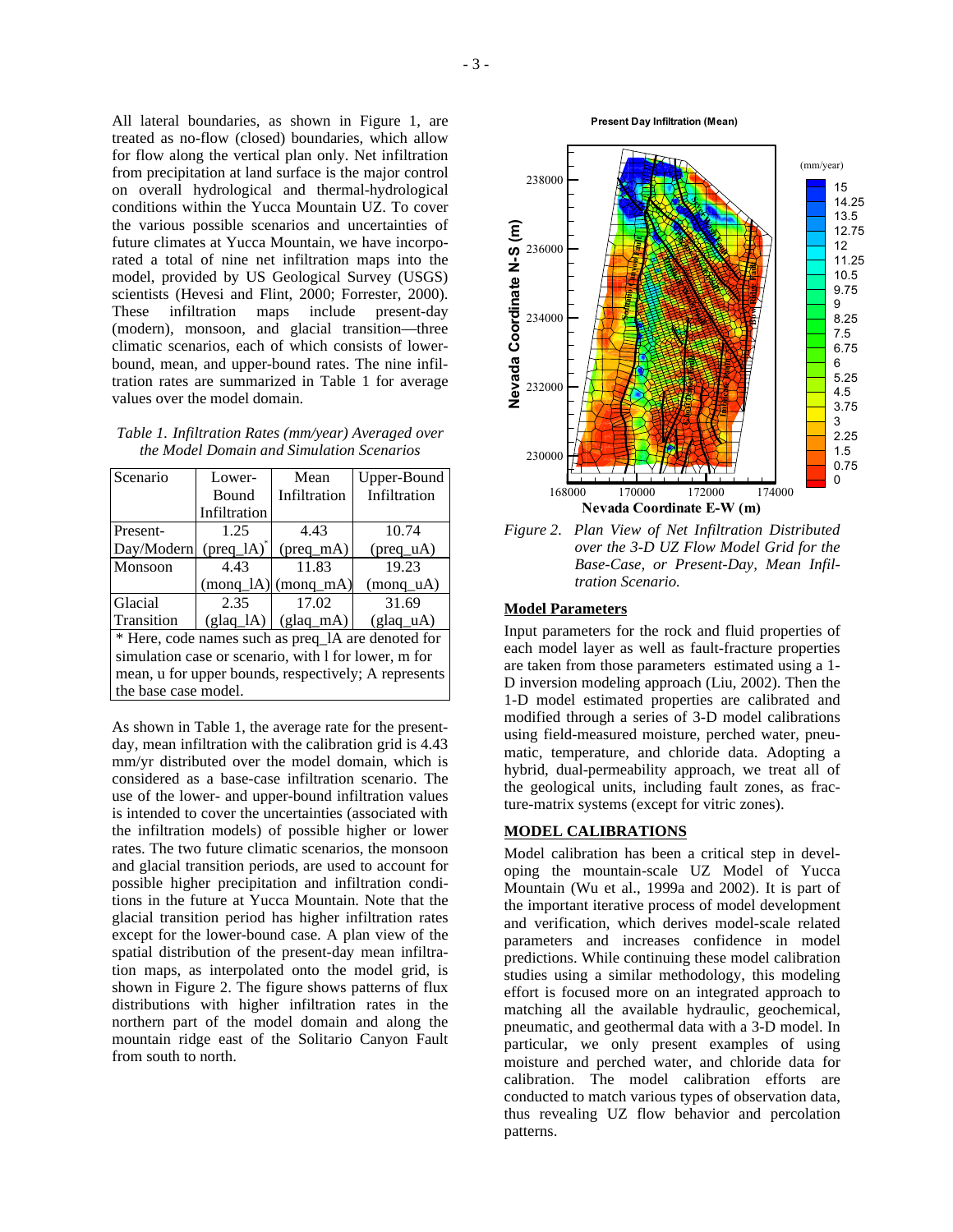## **Comparison with Moisture and Perched Water Data**

Measured matrix liquid saturation, water-potential data, and perched-water elevations from all sampling boreholes have been compared to 3-D model results. This has resulted in model parameter adjustments in several model layers and zones. Simulated and observed matrix liquid saturations and water potentials along the vertical column for borehole SD-12 are compared in Figures 3 and 4, respectively, for the three mean infiltration rates. In general, as shown in Figures 3 and 4, the modeled results from all simulations after calibration are in reasonable agreement with the measured saturation and water-potential profiles, as well as perched water levels.





*Figure 3. Comparison of Simulated and Observed Matrix Liquid Saturations and Perched-Water Elevations for Borehole SD-12, Using the Results of the Simulations for Three Mean Infiltration Rates.* 

# **Comparison with Chloride Data**

Estimating percolation flux is one of the main objectives of the UZ modeling studies. Water percolation and history data can be analyzed by chemically based natural tracers. Chloride is a nearly ideal natural tracer for the study of water movement in the liquid phase, because it is hydrologically very mobile and chemically inert. Therefore, we use chloride data to calculate infiltration rates along the ESF (Fabryka-Martin et al., 1998; Liu et al., 2003) and specifically to examine possible lateral flow in the PTn unit. The matrix permeability of the PTn is generally several orders of magnitude greater than the overlying TCw, but the degree of fracturing is substantially less. Chloride transport simulations, in conjunction with different infiltration scenarios, are performed to determine possible flow behavior through the PTn by better matching with field samples.



*Figure 4. Comparison to Simulated and Observed Matrix Water Potentials and Perched-Water Elevations for Borehole SD-12, Using the Results of the Simulations with Three Mean Infiltration Rates.* 

The chloride transport simulations considered four scenarios of infiltration: present-day (mean, upper and lower bounds) and glacial mean infiltration. Each scenario is compared to study the effect of lateral flow diversion in the PTn unit, in corresponding to the flow modeling cases. The base case incorporates property sets of the PTn that would more likely cause large-scale lateral flow and the alternative case less likely in comparison. Results show that the chloride transport model representing present-day mean (basecase) infiltration yields the best overall match with field data. In other words, the property set of the PTn that would favor lateral flow diversion (in the PTn unit) matched more closely with the chloride concentration in the field sample. This indicates that lateral diversion may have happened in the PTn unit at Yucca Mountain. Chloride concentrations at different scenarios are plotted in Figure 5. The simulated chloride concentrations from the base-case flow field (preq\_mA, Table 1) in the ESF closely match measured concentrations. Moreover, the simulated chloride concentrations at the glacial-present transitional recharge (glaq\_pmA) fall within the range of samples. This demonstrates again a better match with field data for the glacial scenario (glag\_pmA), in which the steady-state glacial-present ransitional scenarios (run for 110,000 years) switching to the present day recharge for 11,600 years. The trend of chloride concentrations in samples is preserved in the calculated chloride concentrations.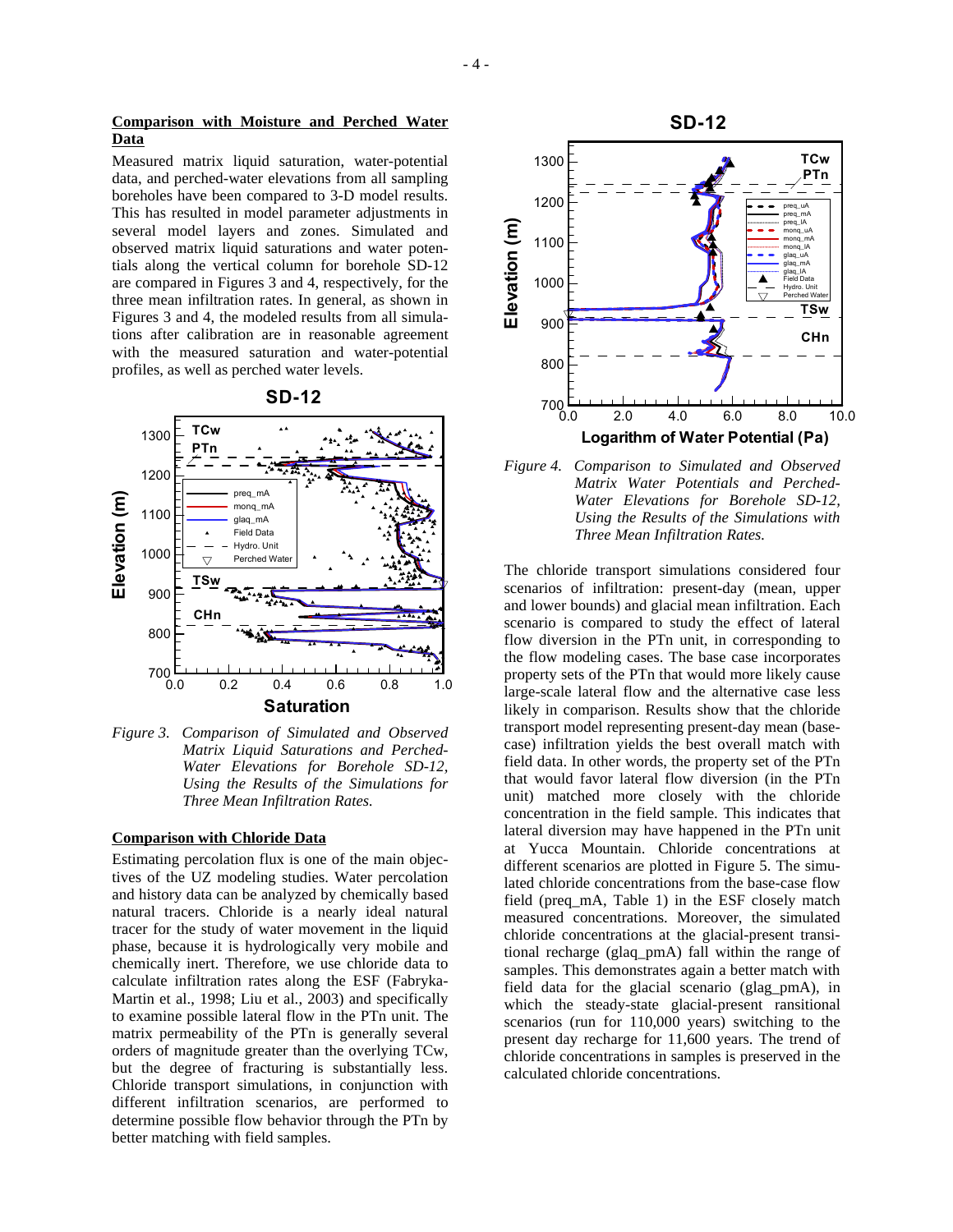

*Figure 5. Chloride Concentration (mg/l) Profiles of Present Recharges with Mean, Upper and Lower Bounds preq\_mA, (preq\_uA, and preq\_lA) and Glacial-Present Transitional Recharge (glaq\_pmA) at the ESF.* 

#### **FLOW PATTERNS AND ANALYSES**

UZ Flow and Transport Model predictions discussed in this section are presented for insight into flow behavior within the UZ system. These studies are based on the results from 18 3-D, steady-state simulations using the calibrated UZ flow model. Percolation flux through the UZ is considered one of the most critical factors affecting potential repository performance, because of its direct impact on radionuclide mobilization from repository drifts. On the other hand, because percolation fluxes of unsaturated flow cannot be readily measured in the field, they must be estimated using flow models.

#### **Percolation Flux at Repository**

Percolation fluxes at the repository horizon, as predicted by the current UZ Flow Model, have been analyzed using 18 3-D UZ flow simulation results, with nine infiltration maps (Wu et. al. 2003). Figure 6 shows an example of percolation fluxes simulated at the repository level for the present-day climate. A comparison of the calculated repository percolation fluxes (Figure 6) with the surface infiltration map (Figure 2), described as the top boundary condition, indicates that percolation fluxes at the proposed repository are very different from surface infiltration patterns. This is because a substantial amount of large-scale lateral flow occurs when the percolation flux across the PTn unit.

Percolation fluxes within the repository footprint can be further analyzed using a frequency distribution plot. This plot displays the average percentage of the repository area subject to a particular percolation rate.

**vertical flux for preq\_mA at repository layer**



*Figure 6. Simulated Percolation Fluxes at the Proposed Repository Horizon under Present-Day, Mean Infiltration Using the Results of Simulation preq\_mA* 

Note that the normalized flux rates are determined by normalizing an infiltration value with respect to the average infiltration rate for the scenario. For example, 1 for the normalized flux rate corresponds to 4.43, 11.83, and 17.02 mm/yr (Table 1), respectively, for the three mean infiltration scenarios.

The statistical information, as shown in Figure 7, is important to drift-scale modeling studies of flow and transport at drifts and flow-focusing phenomena through the TSw. Figure 7 shows the frequency distribution of normalized percolation flux within the repository horizon for the three mean infiltration rates of the three climates scenarios.

#### **Groundwater Travel Times**

Tracer-transport-simulation results can also provide insight into flow patterns below the repository using groundwater travel-time analysis. Groundwater travel or trace- transport times are estimated by conservative (nonadsorbing) and reactive (adsorbing) tracer simulations, in which tracers are traced after released from the repository and transported to the water table. Transport simulations are run to 1,000,000 years under 18 3-D steady-state base-case and alternative flow fields. Initially, a tracer with a constant source concentration at the repository is released at the starting time of a simulation.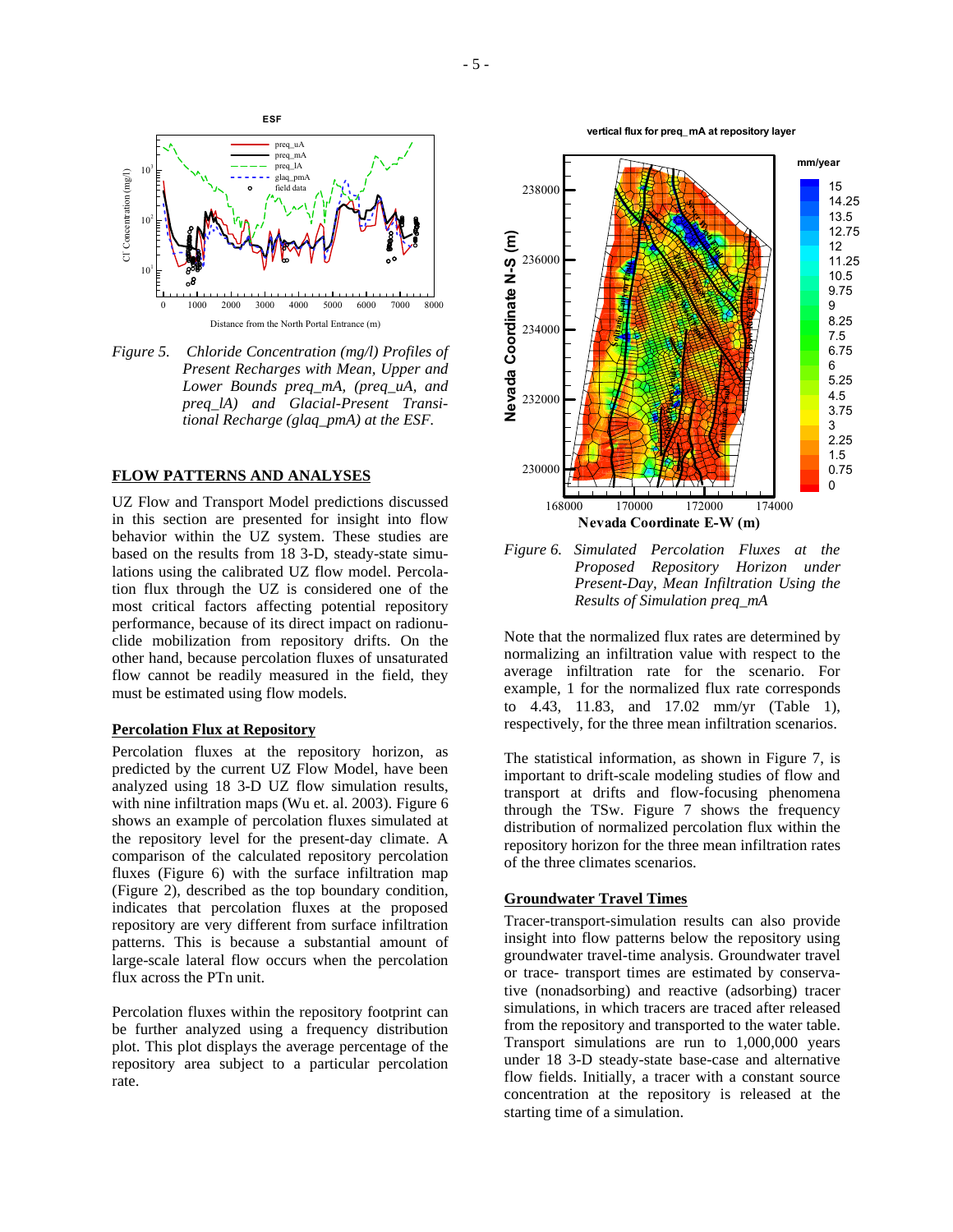

*Figure 7. Areal Frequency and Distribution of Simulated Percolation Fluxes within the Proposed Repository Domain, Normalized to the Three Mean Infiltration Rates: (a) Present Day; (b) Monsoon; and (c) Glacial Transition* 

Groundwater travel times (since release from the proposed repository to the water table) may be analyzed using statistics for groundwater travel or tracer transport times of 50% mass breakthrough at the water table. Figure 8 correlates average infiltration rates and groundwater travel or tracer transport times at 50% mass breakthrough for the 36 simulation scenarios of tracer-fracture release. The statistical data of Figure 8 shows the following:

Groundwater travel times are inversely proportional to the average surface infiltration (net water recharge) rate. When an average infiltration rate increases from 5 to 35 mm/yr, average groundwater travel (50% breakthrough) times decrease by more than one order of magnitude for both adsorbing and nonadsorbing species.

• Nonadsorbing tracers migrate one to two orders of magnitude faster than an adsorbing tracer when traveling from the proposed repository to the water table under the same infiltration conditions.



*Figure 8. Correlation of Average Infiltration Rates and Groundwater Travel or Tracer Transport Times at 50% Mass Breakthrough for the 36 Tracer-Fracture-Release Simulation Scenarios* 

#### **SUMMARY AND CONCLUSIONS**

This paper presents an updated 3-D mountain-scale UZ Flow Model, developed for characterizing fluid flow and tracer/radionuclide transport in the UZ of Yucca Mountain. The UZ model has been calibrated using an integrated approach of incorporating a wide range of available data observed and measured from the site, including field-measured saturation, waterpotential and perched-water information, temperature profiles, and pneumatic and geochemical data. These model-calibration efforts enable us to conclude that the model can predict such moisture conditions in the Yucca Mountain UZ system as liquid saturation, water potential, and perched water occurrence.

Modeling results calibrated using chloride data indicate possible flow diversion and focusing into faults in the vicinity of the potential repository. Faults act as major flow paths through the CHn in the northern part of the model domain under the current conceptualization. Tracer-transport studies indicate that there exists a wide range of simulated tracer-transport times, associated mainly with different infiltration rates and modeling scenarios. Sensitivity analyses indicate that surface infiltration rates and adsorption effects in the CHn unit are the most important factors for determining tracer-transport times.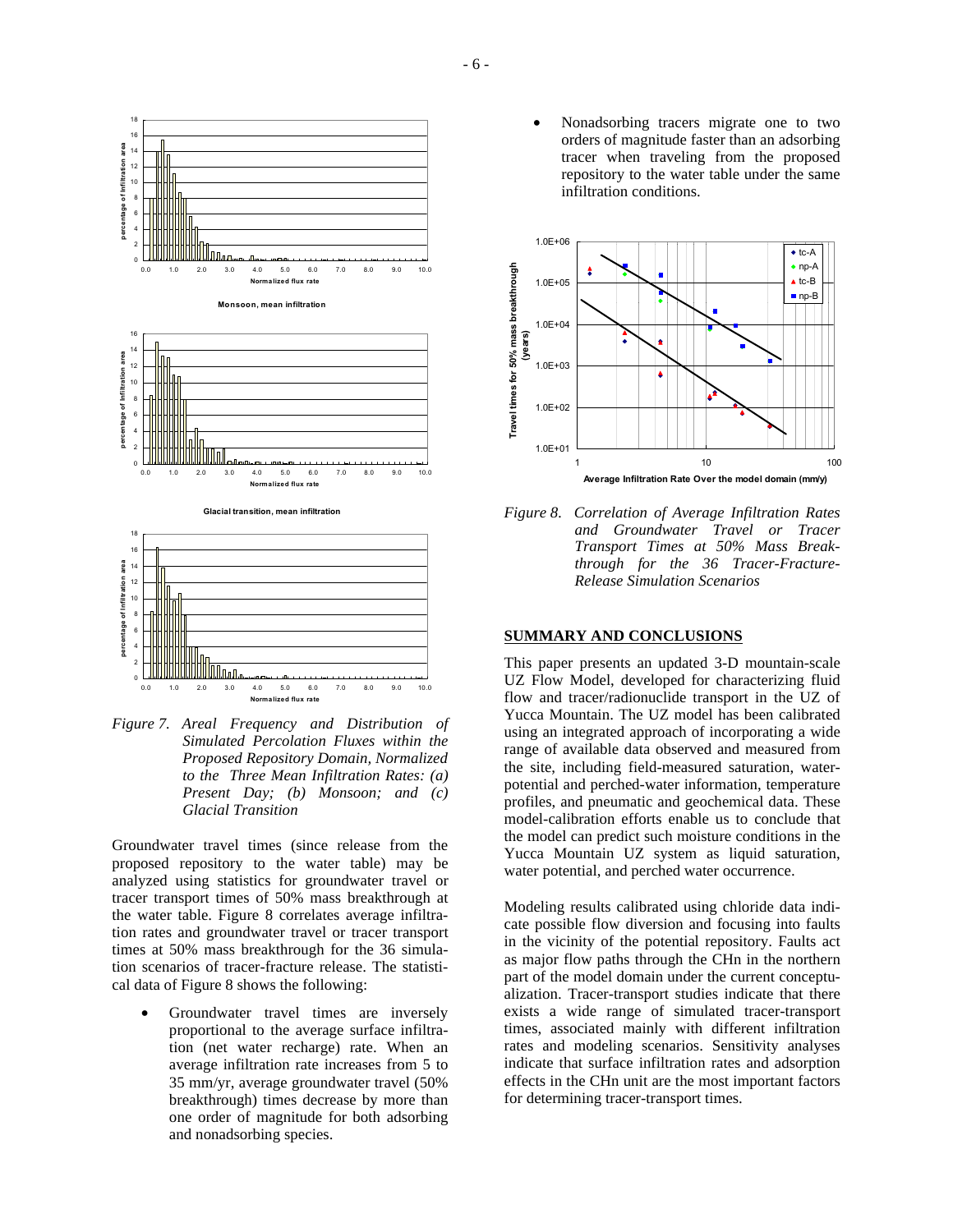#### **ACKNOWLEDGMENTS**

The authors would like to thank Guoxiang Zhang and Dan Hawkes for their review of this paper. In addition, the authors are grateful to Lehua Pan and H. H. Liu for providing input to this work. This work was supported by the Director, Office of Civilian Radioactive Waste Management, U.S. Department of Energy, through Memorandum Purchase Order EA9013MC5X between Bechtel SAIC Company, LLC and the Ernest Orlando Lawrence Berkeley National Laboratory (Berkeley Lab). The support is provided to Berkeley Lab through the U.S. Department of Energy Contract No. DE-AC03-76SF00098

## **REFERENCES**

Ahlers C.F., Bandurraga, T. M., Bodvarsson, G. S., Chen, G., Finsterle, S. and Wu., Y. S., 1995a. Summary of model calibration and sensitivity studies using the LBNL/USGS Three-Dimensional Unsaturated Zone Site-Scale Model, Yucca Mountain Site Characterization Project Report.

Ahlers C.F., Bandurraga, T. M., Bodvarsson, G. S., Chen, G., Finsterle, S. and Wu., Y. S., 1995b. Performance analysis of the LBNL/USGS threedimensional unsaturated zone site-scale model, Yucca Mountain Project Milestone 3GLM105M, Lawrence Berkeley National Laboratory, Berkeley, CA.

Buesch, D. C.; Spengler, R. W.; Nelson, P.H.; Vaniman, D.T.; Chipera, S.J.; and Bish, D.L. 1995. Geometry of the Vitric-Zeolitic Transition in Tuffs and the Relation to Fault Zones at Yucca Mountain, Nevada. *International Union of Geodesy and Geophysics, XXI General Assembly, July 2-14, 1995*, A426.

Fabryka-Martin, J.T., A.V. Wolfsberg, J.L. Roach, S.T. Winters, L.E. Wolfsberg, 1998, Using chloride to trace water movement in the unsaturated zone at Yucca Mountain, Proceedings of the  $8<sup>th</sup>$  Annual International High Level Radioactive Waste Management Conference, American Nuclear Society, La Grange Park, IL.

Forrester, R., 2000. Future Climate Analysis. Report ANL-NBS-HS-000032. Denver, Colorado: U. S. Geological Survey.

Hevesi, J. and Flint, L., 2000. Simulation of Net Infiltration for Modern and Potential Future Climate. Report ANL-NBS-GS-000008. Denver, Colorado: U. S. Geological Survey.

Liu, H. H., 2002, *Calibrated Properties Model*. MDL-NBS-HS-000003 REV 01, Las Vegas, Nevada: Bechtel SAIC Company.

Liu, H. H., Doughty, C., and Bodvarsson, G. S., 1998, An active fracture model for unsaturated flow and transport in fractured rocks, *Water Resource Research*, v. 34, pp.2633–2646.

Liu, J., E.L. Sonnenthal, and G.S. Bodvarsson, 2003, Calibration of Yucca Mountain unsaturated zone flow and transport model using porewater chloride data, *Journal of Contam. Hydrol.* (special issue) (in press).

Montazer, P. and Wilson, W. E., 1984. *Conceptual Hydrologic Model of Flow in the Unsaturated Zone, Yucca Mountain, Nevada*. Water-Resources Investigations Report 84-4345. Lakewood, Colorado: U.S. Geological Survey.

Pruess, K., 1991. *TOUGH2-A General-Purpose Numerical Simulator for Multiphase Fluid and Heat Flow.* LBL-29400, Berkeley, California: Lawrence Berkeley Laboratory.

Robinson, B. A., Wolfsberg, A. V., Viswanathan, H. S., Bussod, G., Gable, C. G., and Meijer, A, 1997*. The Site-Scale Unsaturated Zone Transport Model of Yucca Mountain*. Las Alamos National Laboratories. Milestone SP25BMD, Las Alamos, New Mexico: Las Alamos National Laboratories.

Robinson, B. A., Wolfsberg, A. V., Viswanathan, H. S., Gable, C. W., Zyvoloski, G. A., and Turin, H. J. 1996*. Modeling of Flow Radionuclide Migration and Environmental Isotope Distributions at Yucca Mountain*. Las Alamos National Laboratories. Milestone 3672, Las Alamos, New Mexico: Las Alamos National Laboratories.

Rousseau J. P., Kwicklis, E. M. and Gillies, C. eds, 1998. Hydrogeology of the unsaturated zone, North Ramp area of the Exploratory Studies Facility, Yucca Mountain, Nevada, U.S. Geological Survey, Water-Resources Investigations 98-4050.

Rulon, J., Bodvarsson, G. S. and Montazer, P., 1986. *Preliminary Numerical Simulations of Groundwater Flow in the Unsaturated Zone, Yucca Mountain, Nevada*. LBL-20553. Berkeley, California: Lawrence Berkeley Laboratory.

Scott, R. B. and Bonk, J., 1984. *Preliminary Geologic Map of Yucca Mountain, Nye County, Nevada, with Geologic Sections*. Open-File Report 84-494. Denver, Colorado: U.S. Geological Survey.

Tsang, Y. W. and Pruess, K., 1987. A study of thermally induced convection near a high-level nuclear waste repository in partially saturated fracture tuff, *Water Resources Research*., 23(10), pp.1958-1966.